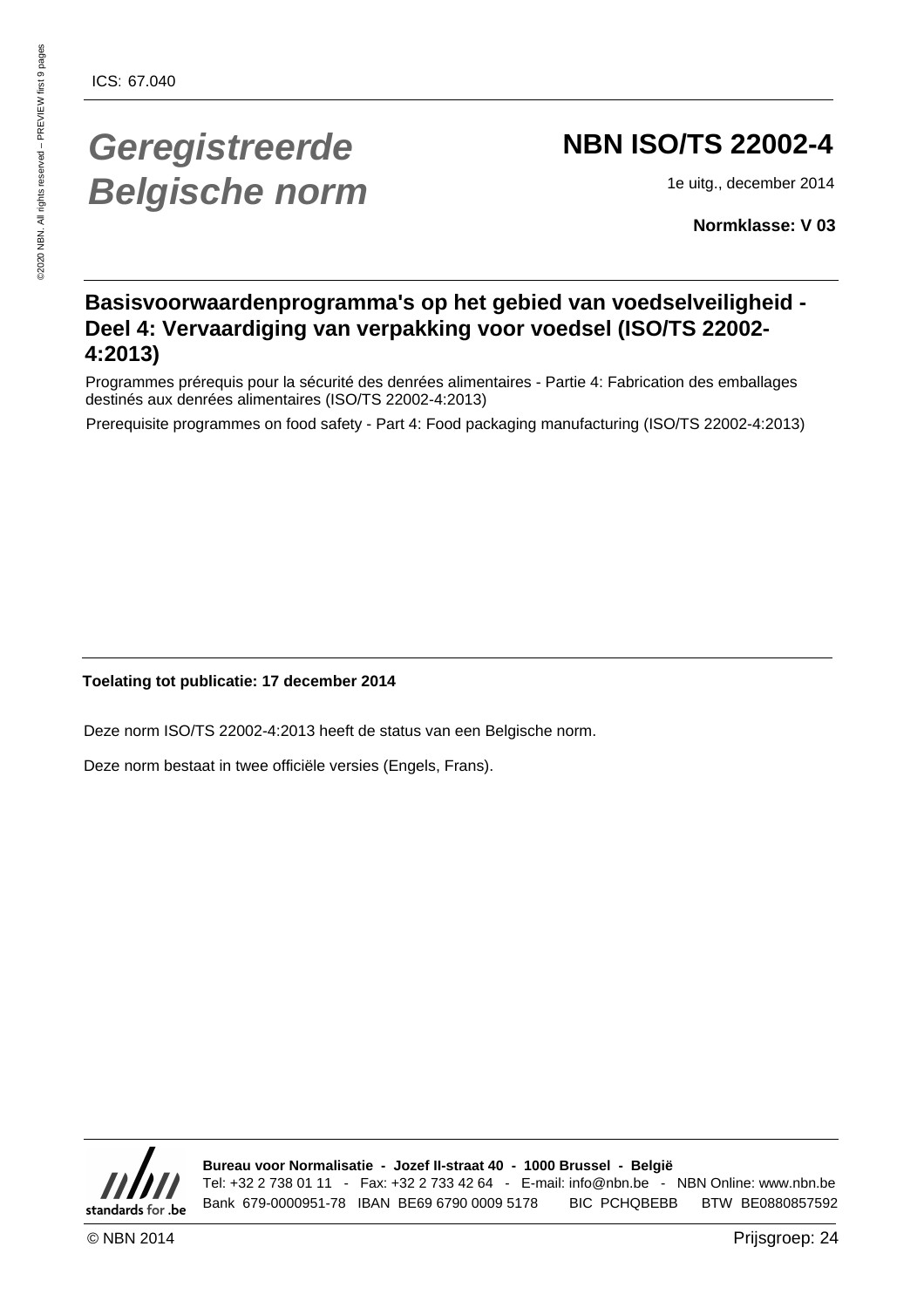# **norme belge enregistrée**

# **NBN ISO/TS 22002-4**

1e éd., décembre 2014

**Indice de classement: V 03**

#### **Programmes prérequis pour la sécurité des denrées alimentaires - Partie 4: Fabrication des emballages destinés aux denrées alimentaires (ISO/TS 22002-4:2013)**

Basisvoorwaardenprogramma's op het gebied van voedselveiligheid - Deel 4: Vervaardiging van verpakking voor voedsel (ISO/TS 22002-4:2013)

Prerequisite programmes on food safety - Part 4: Food packaging manufacturing (ISO/TS 22002-4:2013)

#### **Autorisation de publication: 17 décembre 2014**

La présente norme ISO/TS 22002-4:2013 a le statut d'une norme belge.

La présente norme existe en deux versions officielles (anglais, français).



**Bureau de Normalisation - rue Joseph II 40 - 1000 Bruxelles - Belgique** Tél: +32 2 738 01 11 - Fax: +32 2 733 42 64 - E-mail: info@nbn.be - NBN Online: www.nbn.be Banque 679-0000951-78 IBAN BE69 6790 0009 5178 BIC PCHQBEBB TVA BE0880857592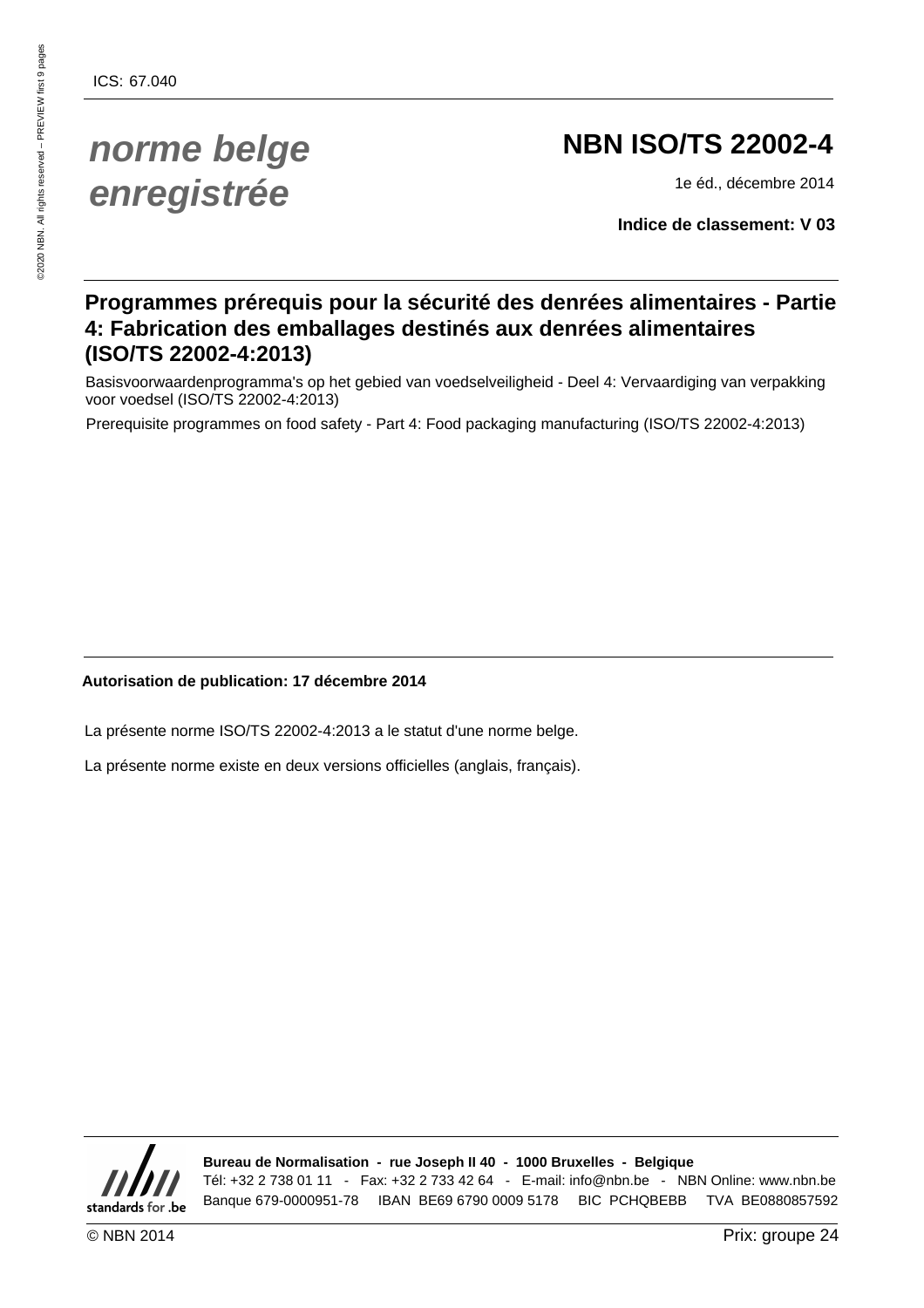# **TECHNICAL** SPECIFICATION



First edition 2013-12-15

# **Prerequisite programmes on food safety —**

Part 4: **Food packaging manufacturing**

*Programmes prérequis pour la sécurité des denrées alimentaires — Partie 4: Fabrication des emballages alimentaires*



Reference number ISO/TS 22002-4:2013(E)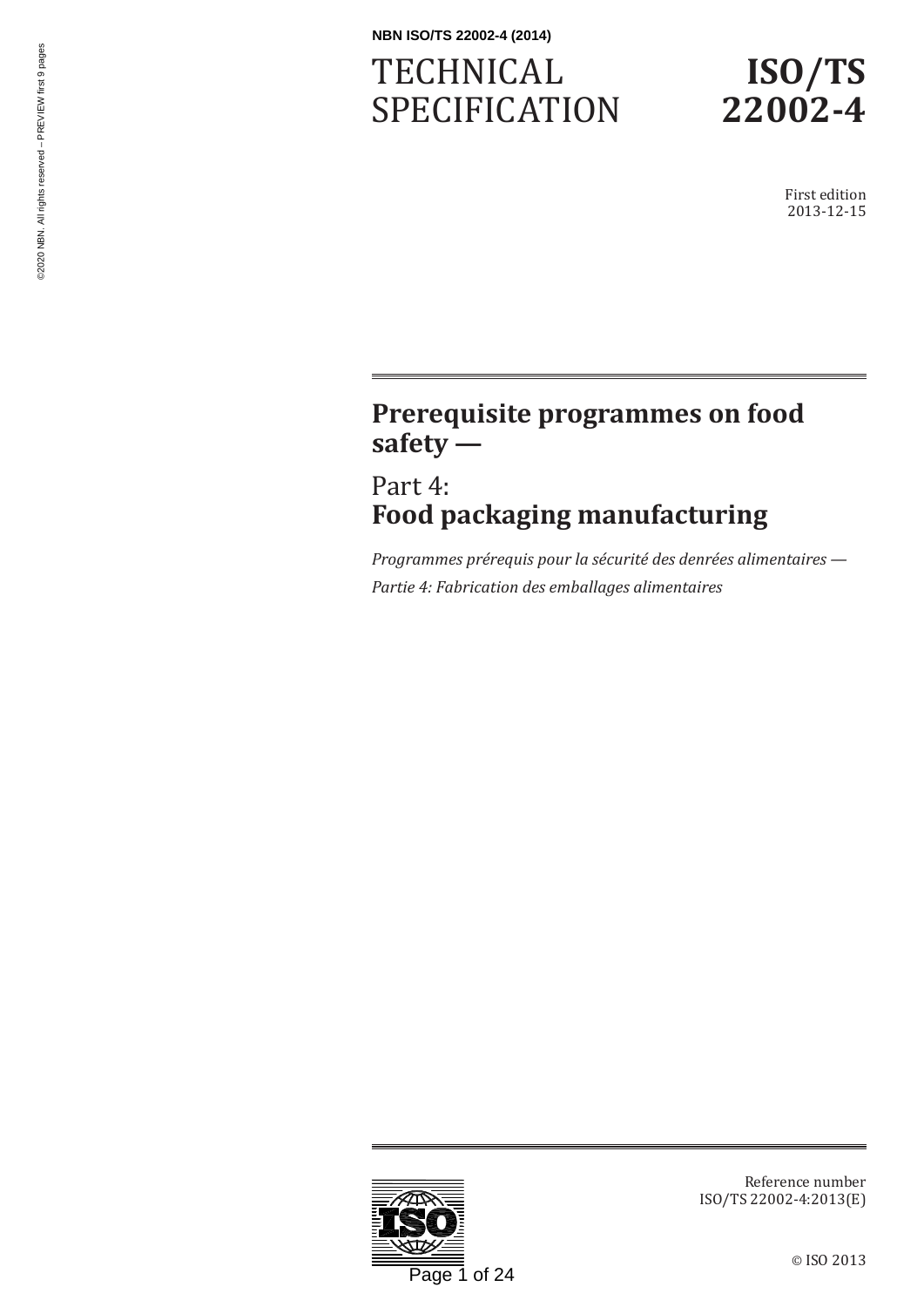#### **ISO/TS 22002-4:2013(E)**



#### **COPYRIGHT PROTECTED DOCUMENT**

© ISO 2013

All rights reserved. Unless otherwise specified, no part of this publication may be reproduced or utilized otherwise in any form or by any means, electronic or mechanical, including photocopying, or posting on the internet or an intranet, without prior written permission. Permission can be requested from either ISO at the address below or ISO's member body in the country of the requester.

ISO copyright office Case postale 56 • CH-1211 Geneva 20 Tel. + 41 22 749 01 11 Fax + 41 22 749 09 47 E-mail copyright@iso.org Web www.iso.org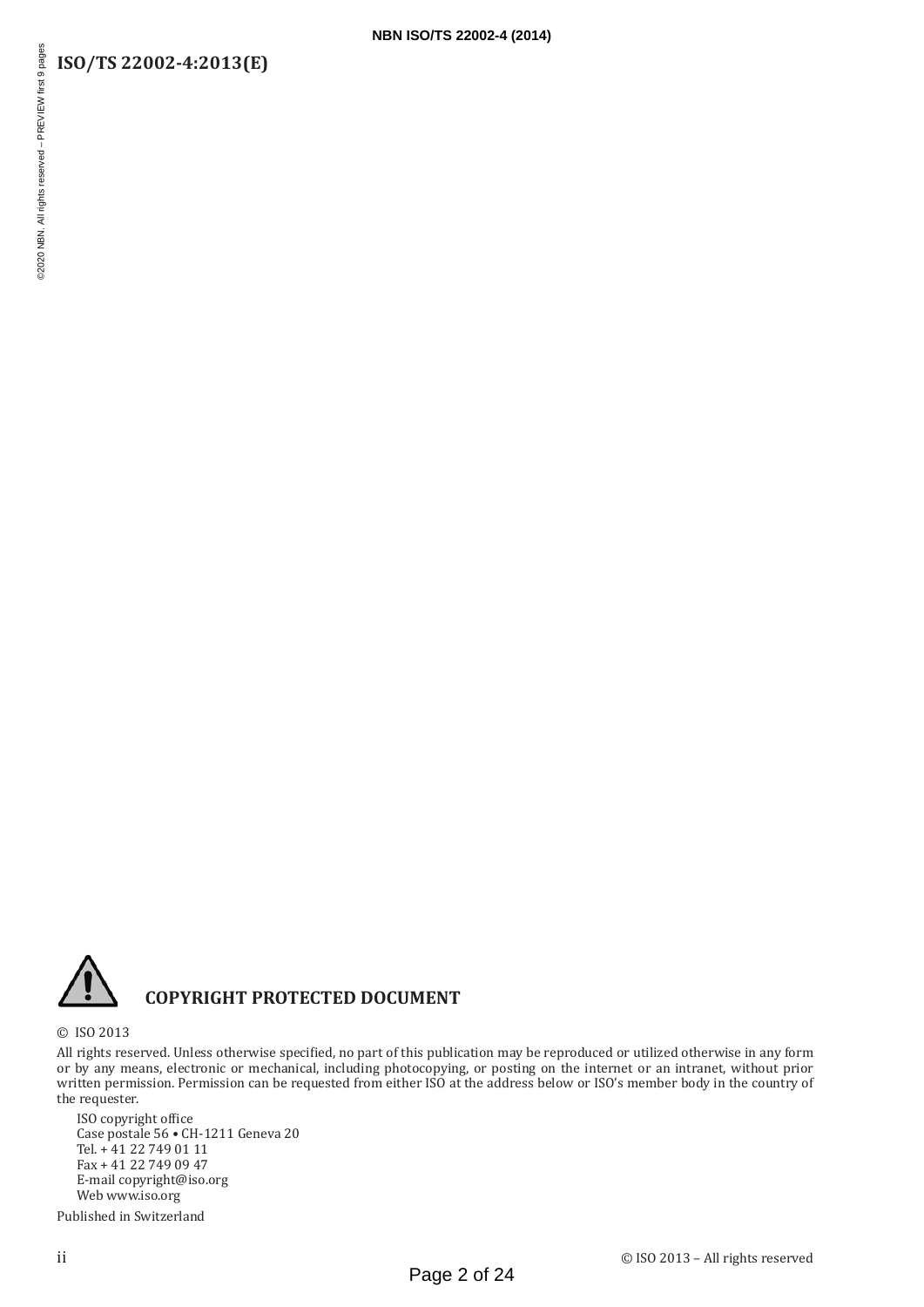## **Contents**

Page

| 1              |      |                                                                                            |  |
|----------------|------|--------------------------------------------------------------------------------------------|--|
| $\overline{2}$ |      |                                                                                            |  |
| 3              |      |                                                                                            |  |
| 4              |      |                                                                                            |  |
|                | 4.1  |                                                                                            |  |
|                | 4.2  |                                                                                            |  |
|                | 4.3  |                                                                                            |  |
|                | 4.4  |                                                                                            |  |
|                | 4.5  |                                                                                            |  |
|                | 4.6  |                                                                                            |  |
|                | 4.7  |                                                                                            |  |
|                | 4.8  |                                                                                            |  |
|                | 4.9  |                                                                                            |  |
|                | 4.10 |                                                                                            |  |
|                | 4.11 |                                                                                            |  |
|                | 4.12 |                                                                                            |  |
|                | 4.13 |                                                                                            |  |
|                | 4.14 |                                                                                            |  |
|                | 4.15 |                                                                                            |  |
|                |      | Annex A (informative) Comparison of food packaging design and development relevant items16 |  |
|                |      |                                                                                            |  |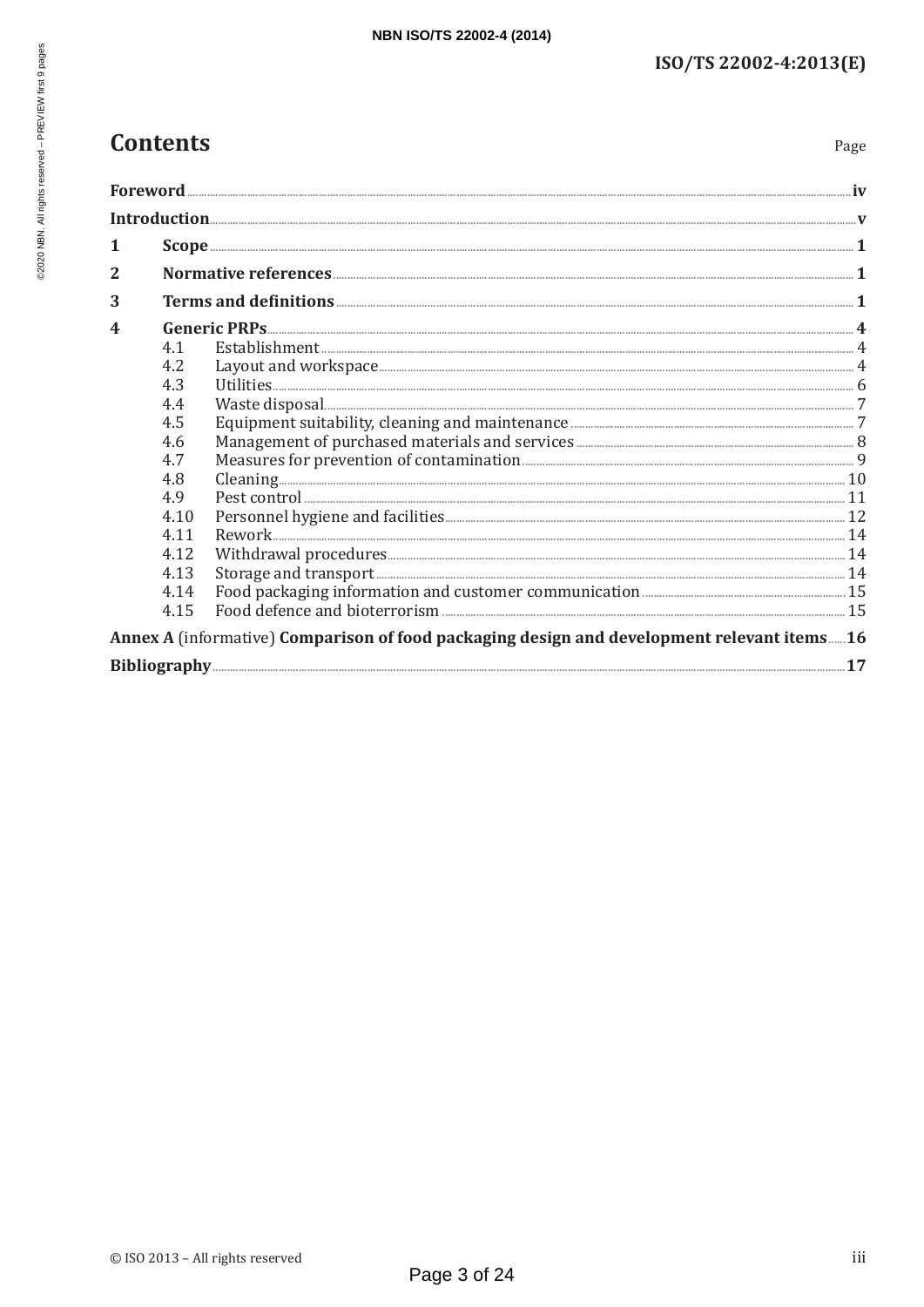#### **ISO/TS 22002-4:2013(E)**

## **Foreword**

ISO (the International Organization for Standardization) is a worldwide federation of national standards bodies (ISO member bodies). The work of preparing International Standards is normally carried out through ISO technical committees. Each member body interested in a subject for which a technical committee has been established has the right to be represented on that committee. International organizations, governmental and non-governmental, in liaison with ISO, also take part in the work. ISO collaborates closely with the International Electrotechnical Commission (IEC) on all matters of electrotechnical standardization.

The procedures used to develop this document and those intended for its further maintenance are described in the ISO/IEC Directives, Part 1. In particular the different approval criteria needed for the different types of ISO documents should be noted. This document was drafted in accordance with the editorial rules of the ISO/IEC Directives, Part 2 (see [www.iso.org/directives\)](http://www.iso.org/directives).

Attention is drawn to the possibility that some of the elements of this document may be the subject of patent rights. ISO shall not be held responsible for identifying any or all such patent rights. Details of any patent rights identified during the development of the document will be in the Introduction and/or on the ISO list of patent declarations received (see [www.iso.org/patents](http://www.iso.org/patents)).

Any trade name used in this document is information given for the convenience of users and does not constitute an endorsement.

For an explanation on the meaning of ISO specific terms and expressions related to conformity assessment, as well as information about ISO's adherence to the WTO principles in the Technical Barriers to Trade (TBT) see the following URL: Foreword - Supplementary information

The committee responsible for this document is ISO/TC 34, *Food products*, Subcommittee SC 17, *Management systems for food safety*.

ISO/TS22002 consists of the following parts, under the general title *Prerequisite programmes on food safety*:

- *Part 1: Food manufacturing*
- *Part 2: Catering*
- *Part 3: Farming*
- *Part 4: Food packaging manufacturing*

The following part is under preparation:

— Part 5: Transport and storage

This Technical Specification is based on

- BS PAS 223:2011, [1] and
- $-$  EN 15593:2008.[2]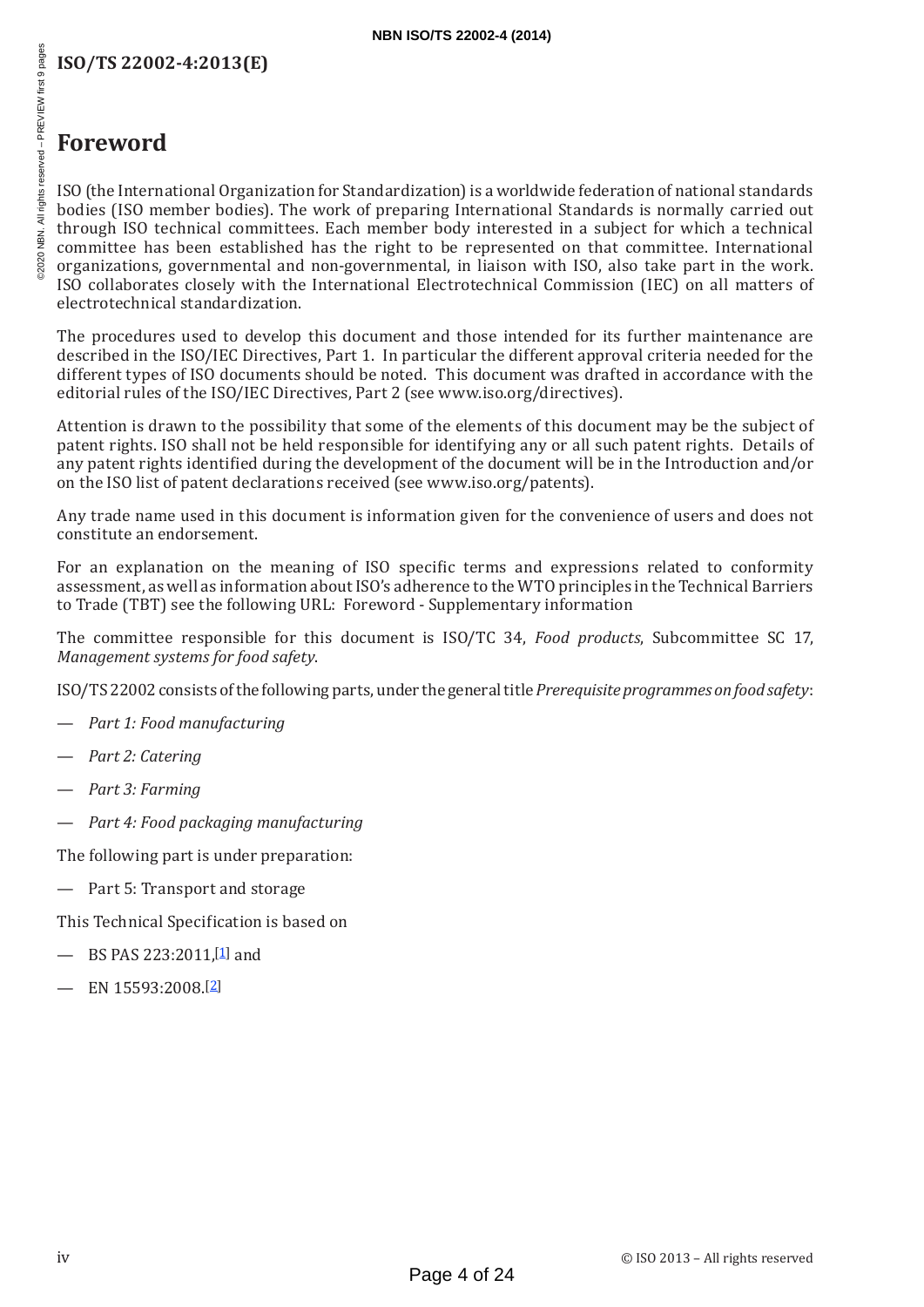### **Introduction**

ISO 22000 sets out specific food safety requirements for organizations in the food chain. One such requirement is that organizations establish, implement and maintain prerequisite programmes (PRP) to assist in controlling food safety hazards (ISO 22000:2005, 7.2). In addition to addressing the requirements of ISO 22000:2005, 7.2, this Technical Specification includes communication requirements from ISO 22000:2005, 5.6.

This part of ISO/TS 22002 is intended to be used to support management systems designed to meet the requirements specified in ISO 22000, and sets out the detailed requirements for those programmes.

This part of ISO/TS 22002 does not duplicate requirements given in ISO 22000 and is intended to be used in conjunction with ISO 22000, e.g. the effectiveness of measures taken according to this Technical Specification to protect against contamination of the food packaging are intended to be reviewed.

Intended use of the food packaging needs to be fully understood so that any food safety hazard can be identified and addressed through appropriate food packaging design, which is covered in this Technical Specification under communication in 4.14 (Food packaging information and customer communication) in combination with clauses/subclauses in ISO 22000 as shown in Annex A.